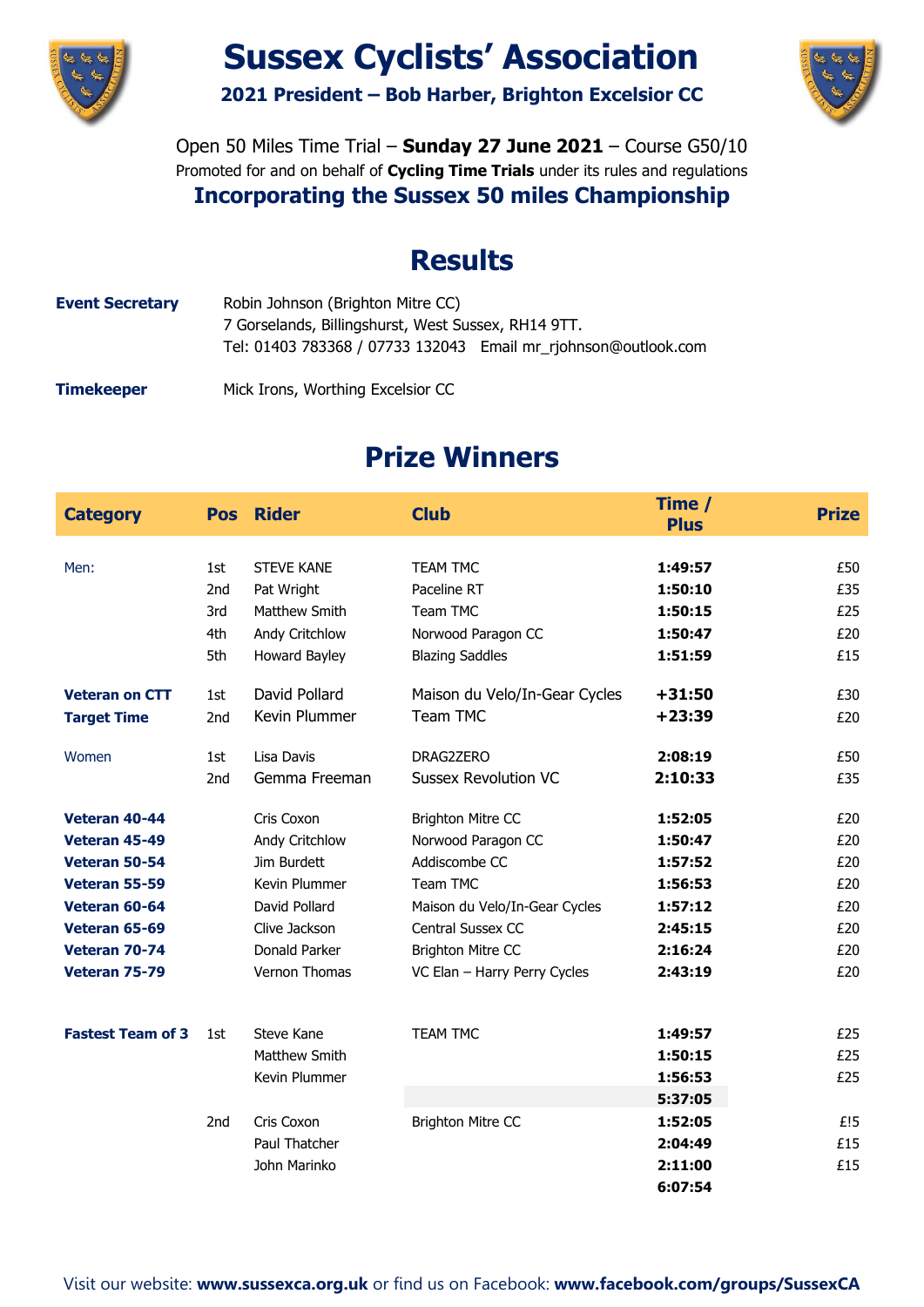|       | <b>Rank Name</b>     | <b>Club</b>                               | <b>Actual</b><br>Time |
|-------|----------------------|-------------------------------------------|-----------------------|
| 1     | Steve Kane           | Team TMC                                  | 1:49:57               |
| 2     | Pat Wright           | Paceline RT                               | 1:50:10               |
| 3     | Matthew Smith        | Team TMC                                  | 1:50:15               |
| 4     | Andy Critchlow       | Norwood Paragon CC                        | 1:50:47               |
| 5     | Howard Bayley        | <b>Blazing Saddles</b>                    | 1:51:59               |
| 6     | Cris Coxon           | <b>Brighton Mitre CC</b>                  | 1:52:05               |
| 7     | Paul Newsome         | Project 51                                | 1:52:!0               |
| 8     | <b>Andrew Rivett</b> | VC St. Raphael                            | 1:52:18               |
| 9     | Chris Holmes         | Twickenham CC                             | 1:53:40               |
| 10    | Joe Spraggins        | Clapham Chasers                           | 1:56:27               |
| 11    | Kevin Plummer        | Team TMC                                  | 1:56:53               |
| 12    | David Pollard        | Maison du Velo/In-Gear Cycles             | 1:57:12               |
| 13    | Jim Burdett          | Addiscombe CC                             | 1:57:52               |
| 14    | Adrian Blacker       | VTTA (Surrey/Sussex)                      | 2:01:05               |
| 15    | Ian Cheesman         | Worthing Excelsior CC                     | 2:01:37               |
| 16    | Peter Madarasz       | Brighton Phoenix AC                       | 2:01:38               |
| 17    | <b>Tony Reeves</b>   | <b>GS Stella</b>                          | 2:02:13               |
| 18    | Isaac Griffiths      | Epsom CC                                  | 2:02:53               |
| 19    | Tom Houghton         | Team TMC                                  | 2:02:57               |
| $20=$ | Kevin Newlyn         | Sussex Revolution VC * incl. 1:00 l/start | 2:04:05*              |
| $20=$ | Adam Rogers          | Eastbourne Rovers CC                      | 2:04:05               |
| 22.   | Duncan Fuller        | Lewes Wanderers CC                        | 2:04:47               |
| 23    | Paul Thatcher        | <b>Brighton Mitre CC</b>                  | 2:04:49               |
| 24    | <b>Richard Tully</b> | Elite Cycling                             | 2:05:52               |
| 25    | James Stone          | <b>Brighton Excelsior CC</b>              | 2:06:52               |
| 26    | Will Herbert         | <b>Total Tri Training</b>                 | 2:07:16               |
| 27    | Lisa Davis           | DRAG2ZERO                                 | 2:08:19               |
| 28    | Vince Freeman        | <b>Sussex Revolution VC</b>               | 2:09:43               |
| 29    | Gemma Freeman        | <b>Sussex Revolution VC</b>               | 2:10:33               |
| 30    | Colin Toppin         | Worthing Excelsior CC                     | 2:10:45               |
| 31    | Chris Hewitt         | Oxted CC                                  | 2:10:58               |
| 32    | John Marinko         | <b>Brighton Mitre CC</b>                  | 2:11:00               |
| 33    | Bethan Male          | Brighton Triathlon Club                   | 2:13:08               |
| 34    | Andrew Lock          | Worthing Excelsior CC                     | 2:13:29               |
| 35    | Andrew Gowland       | Tuff Fitty Tri Club                       | 2:14:51               |
| 36    | Anouska Greenaway    | <b>Brighton Mitre CC</b>                  | 2:15:34               |
| 37    | Don Parker           | <b>Brighton Mitre CC</b>                  | 2:16:24               |
| 38    | Mark Cawood          | South London Harriers                     | 2:17:10               |
| 39    | Peter Main           | 34 Nomads CC                              | 2:17:24               |